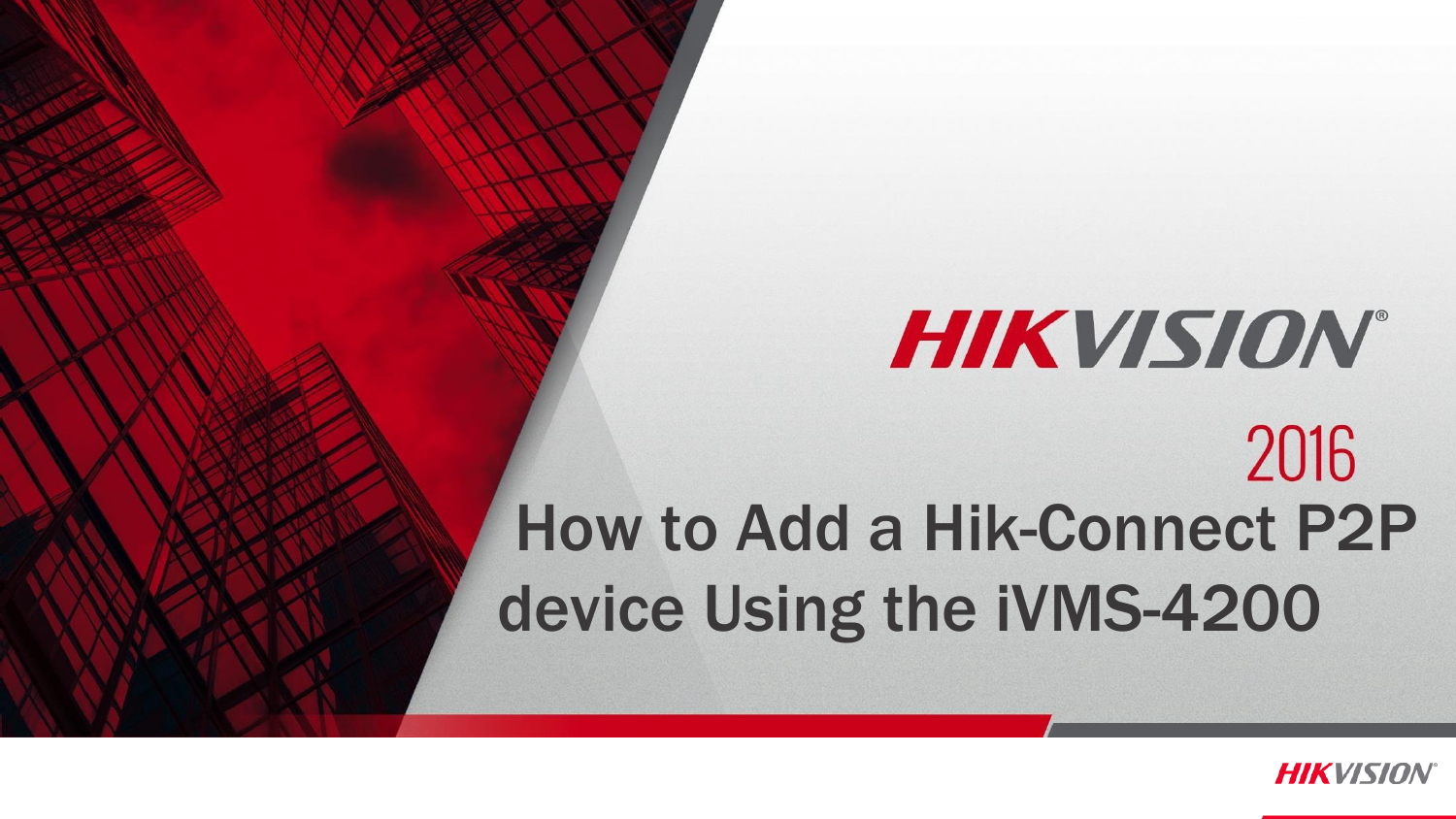**A Hik-Connect account** is required in order to add a Hikvision device to the iVMS4200 using the Cloud P2P service.

**A Hik-Connect P2P device, is a device that is registered to** dev.hik-connect.com using the Hik-Connect P2P service.

**- The Hik-Connect P2P service** must be enabled on the NVR, DVR or IP Camera first prior to adding to the iVMS4200 software.

NOTE: Please see the how to enable the Hik-Connect P2P service guide for more information how to configure this service on a Hikvision device. Please see the how to create a Hik-Connect account using the iVMS4200 guide for more information.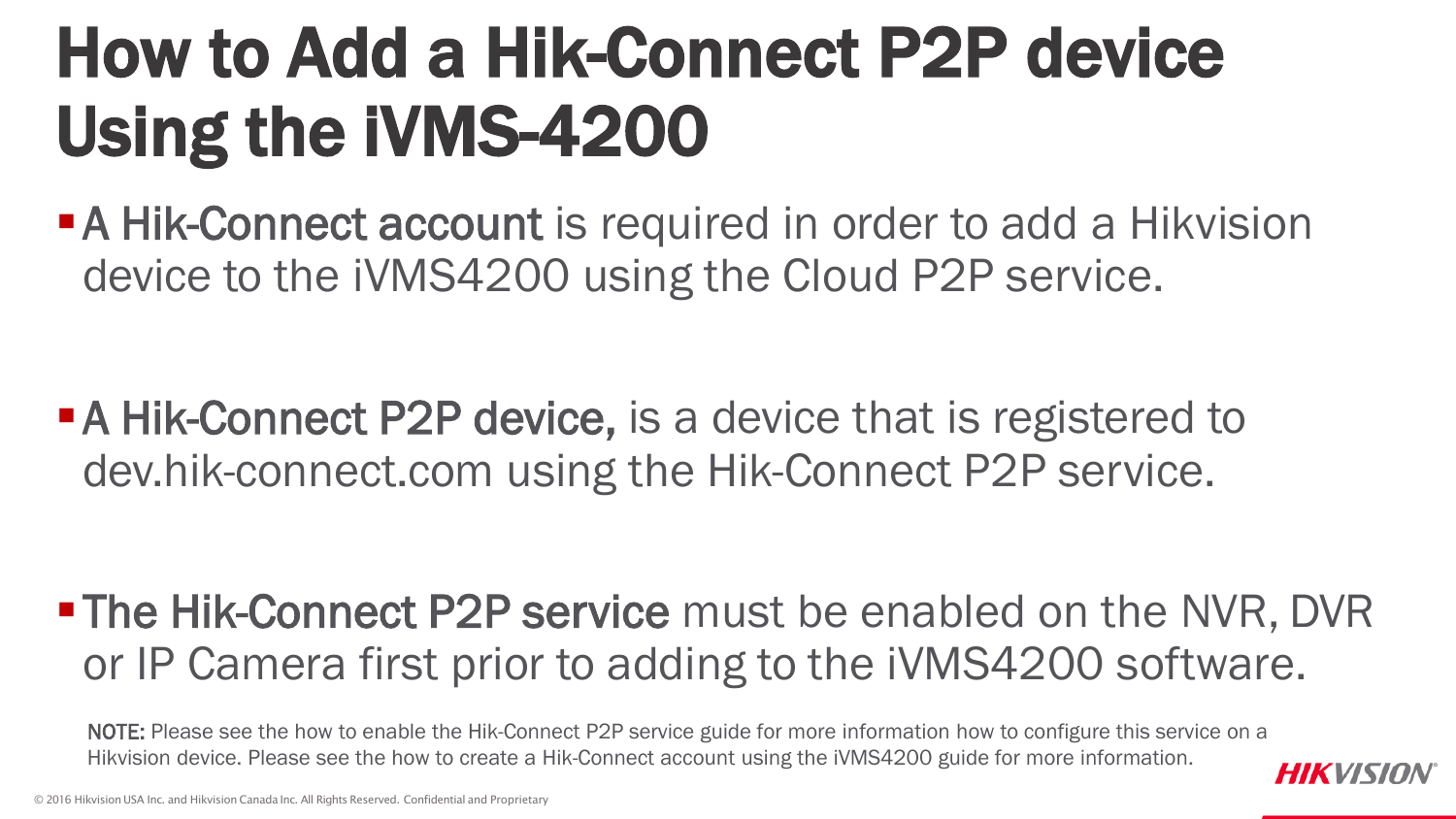- **Nou will need to have the latest version of** iVMS4200 software downloaded and installed on your PC.
- You can download from the [http://tech.hikvisionusa.com](http://tech.hikvisionusa.com/) or [http://www.hikvision.com](http://www.hikvision.com/) website.

**• You will need a valid email address and access** to that email address for verification purposes.





**HIKVISION**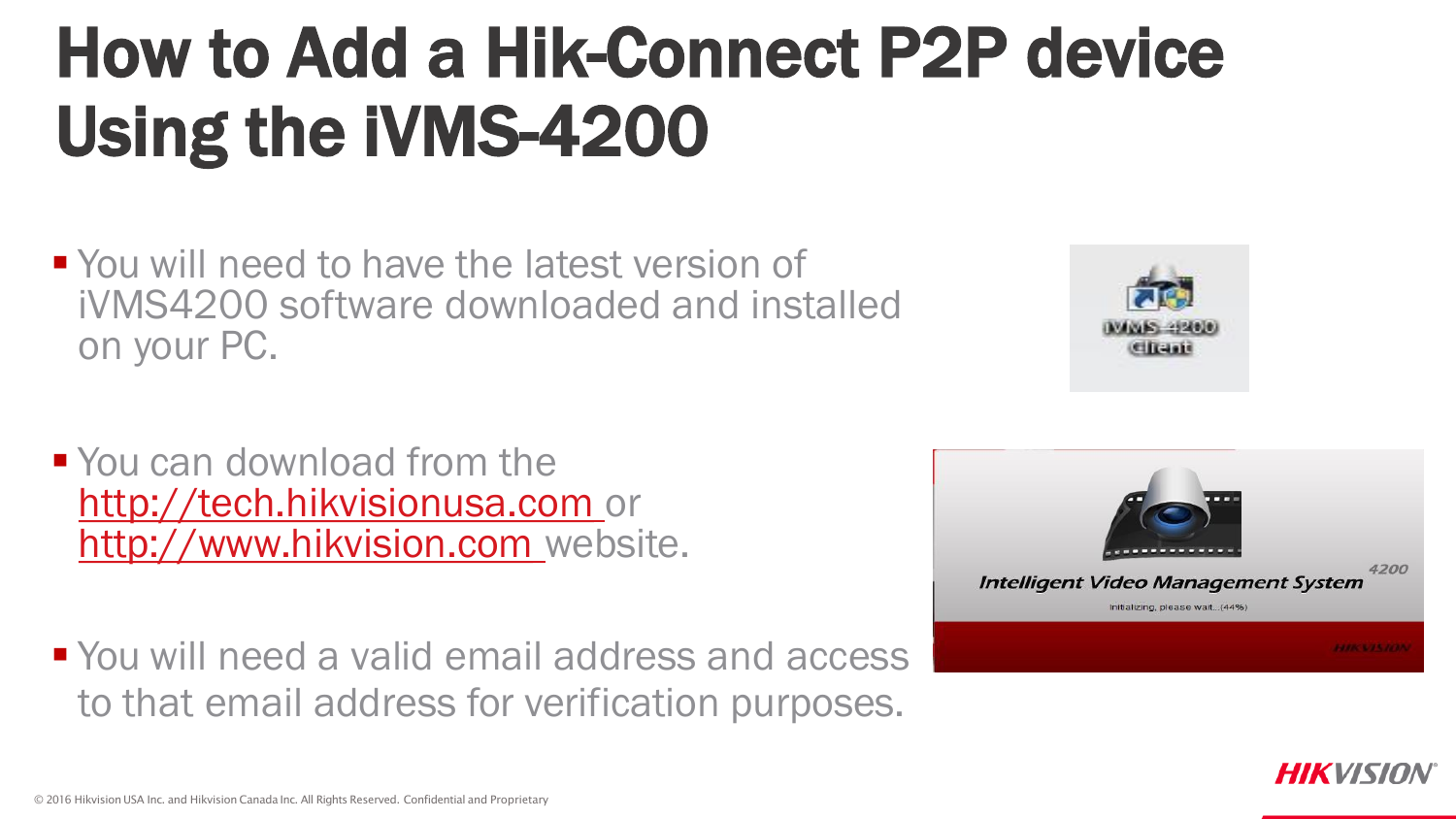From the control panel of the iVMS4200 software click on "device management"[1]



**HIKVISION**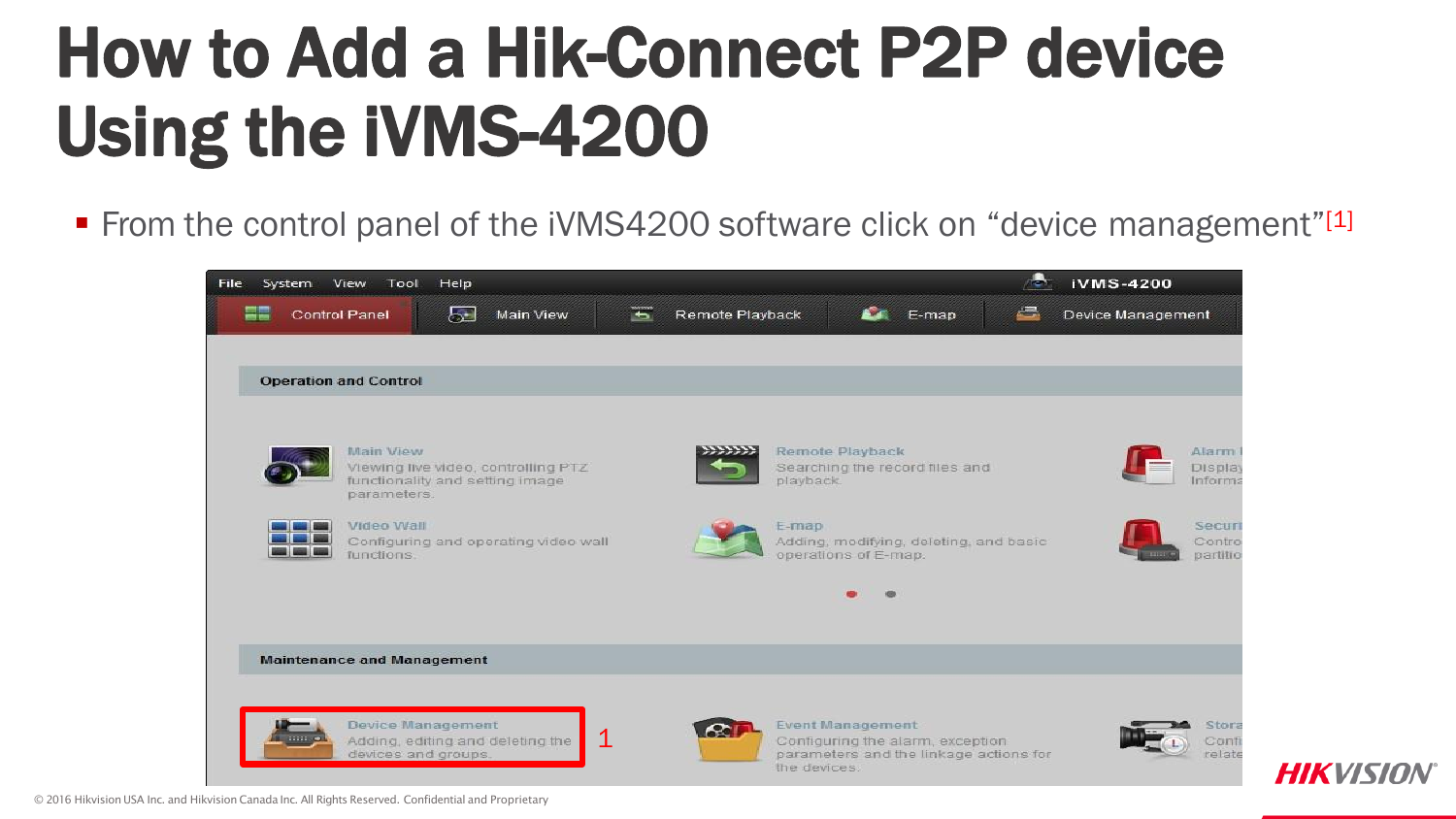- Click on Add New Device Type [2] from the left menu.
- Place a check in the Hik-Cloud P2P device box. [3]

 $\blacksquare$  Click OK [4]



**HIKVISION** 

NOTE: There are two tabs under the device management. The images above are from the server tab. The Organization area is all of your different device types. You may already have Hik Cloud P2P Device as an option.

© 2016 Hikvision USA Inc. and Hikvision Canada Inc. All Rights Reserved. Confidential and Proprietary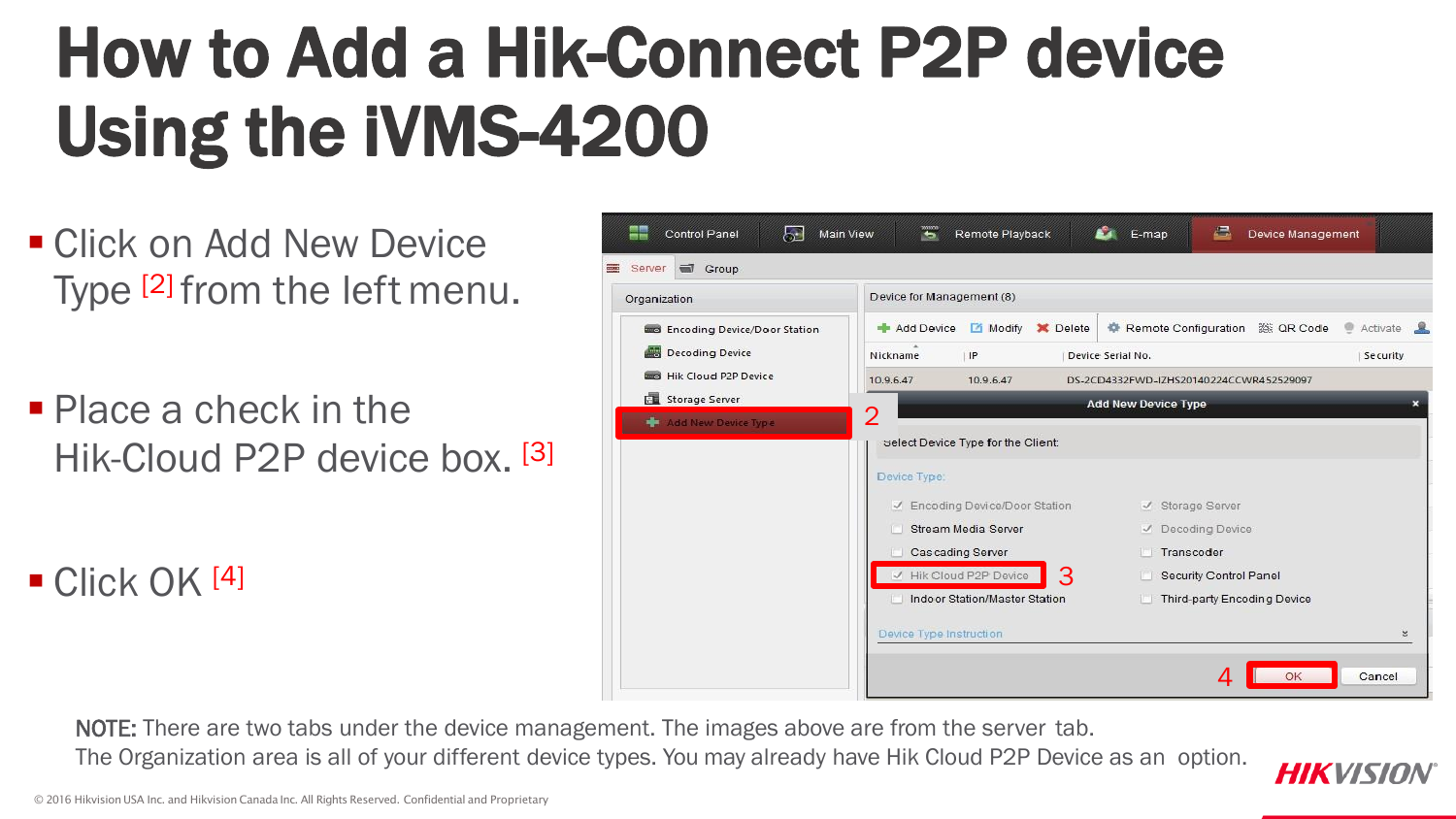- Select Hik Cloud P2P device<sup>[5]</sup> from the Organization menu on the left hand side.
- Click on the Login button<sup>[6]</sup> at the top of the page.
- A Login Hik-Cloud P2P window [7] appears. Input your Hik Cloud P2P Account [8] name and Password [9].
- Click the Login button [10].



NOTE: If you do not have a Hik-Connect or Hik-Cloud P2P account please see how to create a Hik-Connect account using the iVMS4200 documentation for more information. **HIKVISION**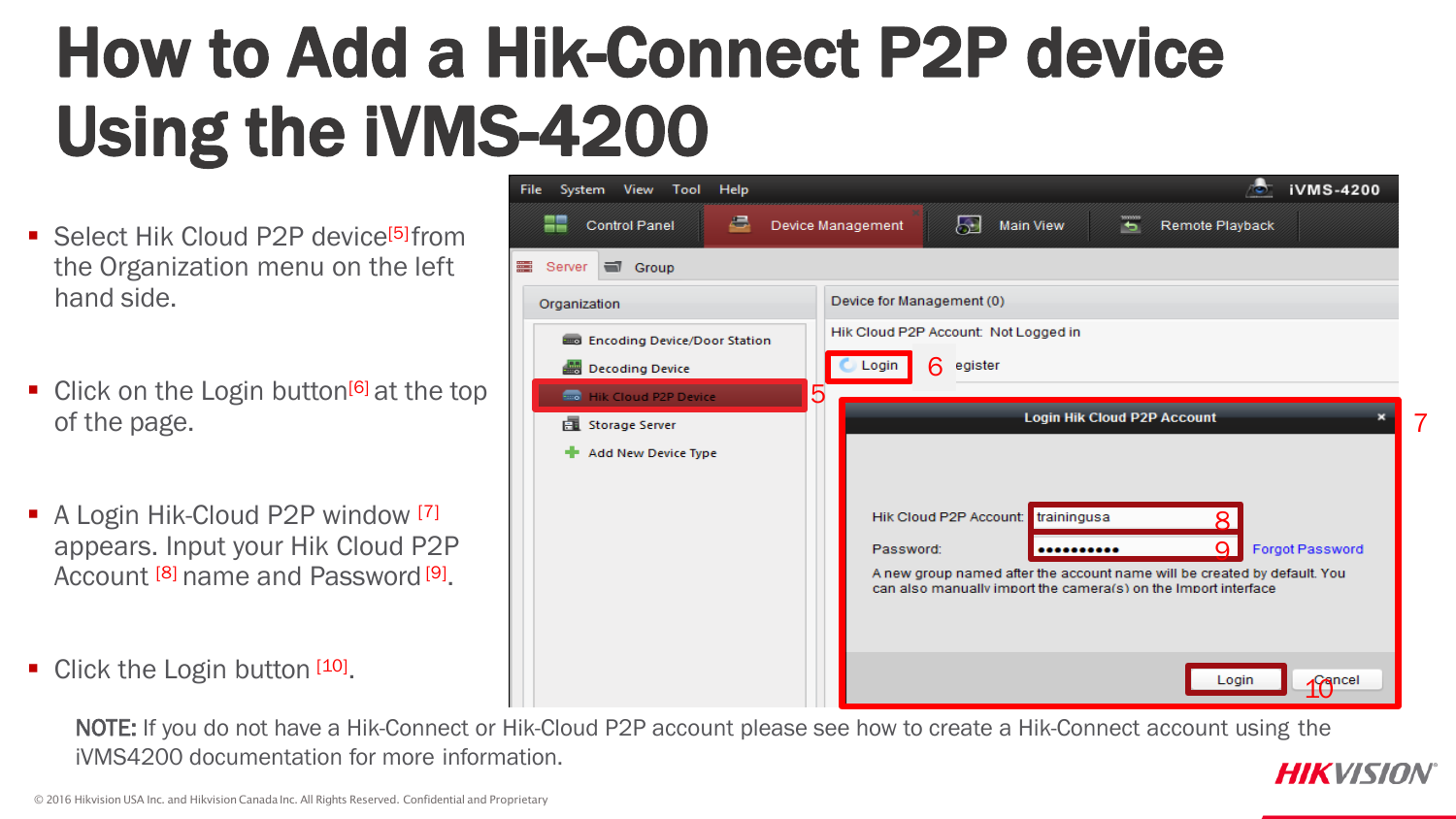- When you are successfully logged into your Hik-Connect Account you will see your account name here [11]
- Click on add device button<sup>[12]</sup> at the top of the page.
- **F** Fnter serial number and verification code[13] in the corresponding fields.
- Click OK button. [14]

| System View Tool<br>Help<br><b>File</b> |                                     |                       | 70                   | iVMS-4200                                       |
|-----------------------------------------|-------------------------------------|-----------------------|----------------------|-------------------------------------------------|
| 르<br><b>Control Panel</b>               | ₩<br>Device Management              | <b>Main View</b><br>ы | Remote Playback      |                                                 |
| ≡<br>Group<br>Server                    |                                     |                       |                      |                                                 |
| Organization                            | Device for Management (0)           |                       |                      |                                                 |
| <b>Emo</b> Encoding Device/Door Station | Hik Cloud P2P Account: trainingusa  | 11                    |                      |                                                 |
| <b>Decoding Device</b><br><u>And</u>    | + Add Device                        | 12<br>壶<br>Device     | Remote Configuration | $\bigcup$ Login<br>$\blacktriangleright$ Logout |
| <b>Filip Hik Cloud P2P Device</b>       | <b>Device Name</b><br>$\mathsf{IP}$ | Serial No.            |                      |                                                 |
| Storage Server                          |                                     |                       | <b>Add Device</b>    | ×                                               |
| <b>Add New Device Type</b><br>÷         |                                     |                       |                      |                                                 |
|                                         |                                     |                       |                      |                                                 |
|                                         |                                     | Serial No.:           | 539114220            | 13                                              |
|                                         |                                     | Verification Code:    |                      |                                                 |
|                                         |                                     |                       |                      |                                                 |
|                                         |                                     |                       |                      | 14<br>OK                                        |

NOTE: The serial number and verification code can be found on the NVR or DVR's local menu or on the products label.